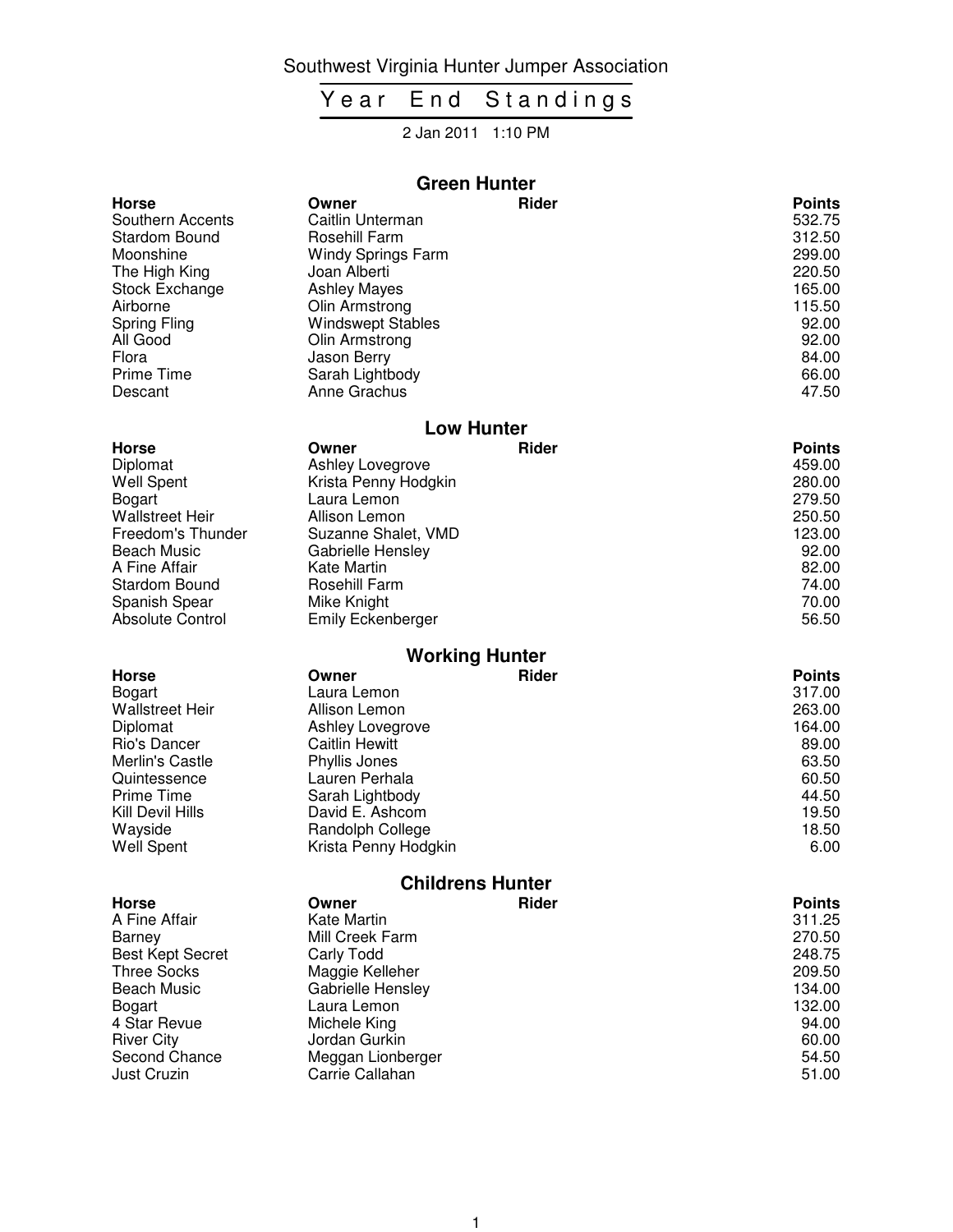# **Adult Amateur Hunter**

|                                                        | <b>Adult Amateur Hunter</b>                              |              |                                   |
|--------------------------------------------------------|----------------------------------------------------------|--------------|-----------------------------------|
| <b>Horse</b><br><b>Arbor Mist</b><br>Freedom's Thunder | Owner<br>Windy Hill Stables, Inc.<br>Suzanne Shalet, VMD | <b>Rider</b> | <b>Points</b><br>336.00<br>300.75 |
| Diplomat<br>All Things Considered                      | Ashley Lovegrove<br>Kara Berglund                        |              | 206.00<br>131.00                  |
| Marcus<br>On the Road Again<br>Paddington              | Vineyard Farm<br>Stone Bridge Farm<br>Parker Pearson     |              | 105.50<br>97.00<br>90.50          |
| Shenandoah Smoke<br>My Disguise                        | Ann Shawver<br><b>Hollins University</b>                 |              | 87.00<br>77.50                    |
| Trinity                                                | Joan Alberti                                             |              | 76.00                             |
| Horse                                                  | <b>Small/Medium Pony Hunter</b><br>Owner                 | <b>Rider</b> | <b>Points</b>                     |
| <b>Remington Steele</b>                                | Reilly Krason                                            |              | 505.50                            |
| Meredith                                               | Sarah W. Davis                                           |              | 367.00                            |
| Five Thorn's Foxglove<br>Ratatouille                   | Gabrielle Hensley<br>Rebecca Forb Smith                  |              | 330.00<br>250.50                  |
| Am I Blue                                              | <b>Windswept Stables</b>                                 |              | 189.50                            |
| Marvelous Marvin                                       | Carly Williams                                           |              | 165.00                            |
| Snorkels<br>The Golden Child                           | Mtn. Views Farm<br>Josie Elliott                         |              | 135.00<br>88.00                   |
| <b>Miss Charlotte</b>                                  | <b>Mane Top Stables</b>                                  |              | 48.00                             |
| Peek a Boo                                             | Carly Williams                                           |              | 42.00                             |
|                                                        | <b>Large Pony Hunter</b>                                 |              |                                   |
| <b>Horse</b>                                           | Owner                                                    | <b>Rider</b> | <b>Points</b>                     |
| Roaring Run Magical Kiss<br>Maybe Tomorrow             | Roaring Run Farm<br>Ellen Ferguson                       |              | 714.00<br>429.00                  |
| Another Irish                                          | Roaring Run Farm                                         |              | 343.00                            |
| Kokomo                                                 | Chatham Hall                                             |              | 330.50                            |
| <b>Silver Slippers</b>                                 | Mane Top Stables                                         |              | 169.50                            |
| <b>Misty Mountain Gusto</b><br><b>Piccadilly Blues</b> | <b>Emily Guyer</b><br>Britni A Johns                     |              | 161.25<br>88.50                   |
| <b>Spring Fling</b>                                    | <b>Windy Springs Farm</b>                                |              | 77.50                             |
| Scout's Honor                                          | Kelsey Mae Shrader                                       |              | 61.00                             |
| <b>Betty Boop</b>                                      | <b>Kristen Oakes</b>                                     |              | 56.75                             |
| <b>Intermediate Hunter</b>                             |                                                          |              |                                   |
| <b>Horse</b><br>Southern Accents                       | Owner<br>Caitlin Unterman                                | <b>Rider</b> | <b>Points</b><br>577.75           |
| Cassiopeia                                             | <b>Sidney Murray</b>                                     |              | 559.25                            |
| <b>Bailey</b>                                          | Kelsey Mae Shrader                                       |              | 424.75                            |
| Chutes 'n Ladders                                      | <b>Tyler Bailey</b>                                      |              | 285.25                            |
| Kira<br>Duke of York                                   | <b>Windy Springs Farm</b><br>Stone Bridge Farm           |              | 221.50<br>169.25                  |
| Ratatouille                                            | Rebecca Forb Smith                                       |              | 163.25                            |
| Fairfield's Bilbo Baggins                              | Chatham Hall                                             |              | 94.25                             |
| <b>Relaxing after Hours</b><br>Mr. Burgandy Bar        | <b>Beth Bowles</b><br>Zachary Hinch                      |              | 66.00<br>61.00                    |
| <b>Special Children's Hunter</b>                       |                                                          |              |                                   |
| <b>Horse</b>                                           | Owner                                                    | <b>Rider</b> | <b>Points</b>                     |
| <b>Three Wishes</b>                                    | Rowana O'kun                                             |              | 583.00                            |
| Silver Screen                                          | Sarah K. Rodes                                           |              | 517.75                            |
| Poetic Justis<br>Jordan's Point                        | <b>Sidney Murray</b><br><b>Rachel Paxton</b>             |              | 344.75<br>196.00                  |
| Shiver Me Timber                                       | Ariadne Paxton                                           |              | 147.75                            |
| Stars on the Water                                     | Britni A Johns                                           |              | 127.00                            |
| Crescendo                                              | Ashley Lovegrove                                         |              | 111.00                            |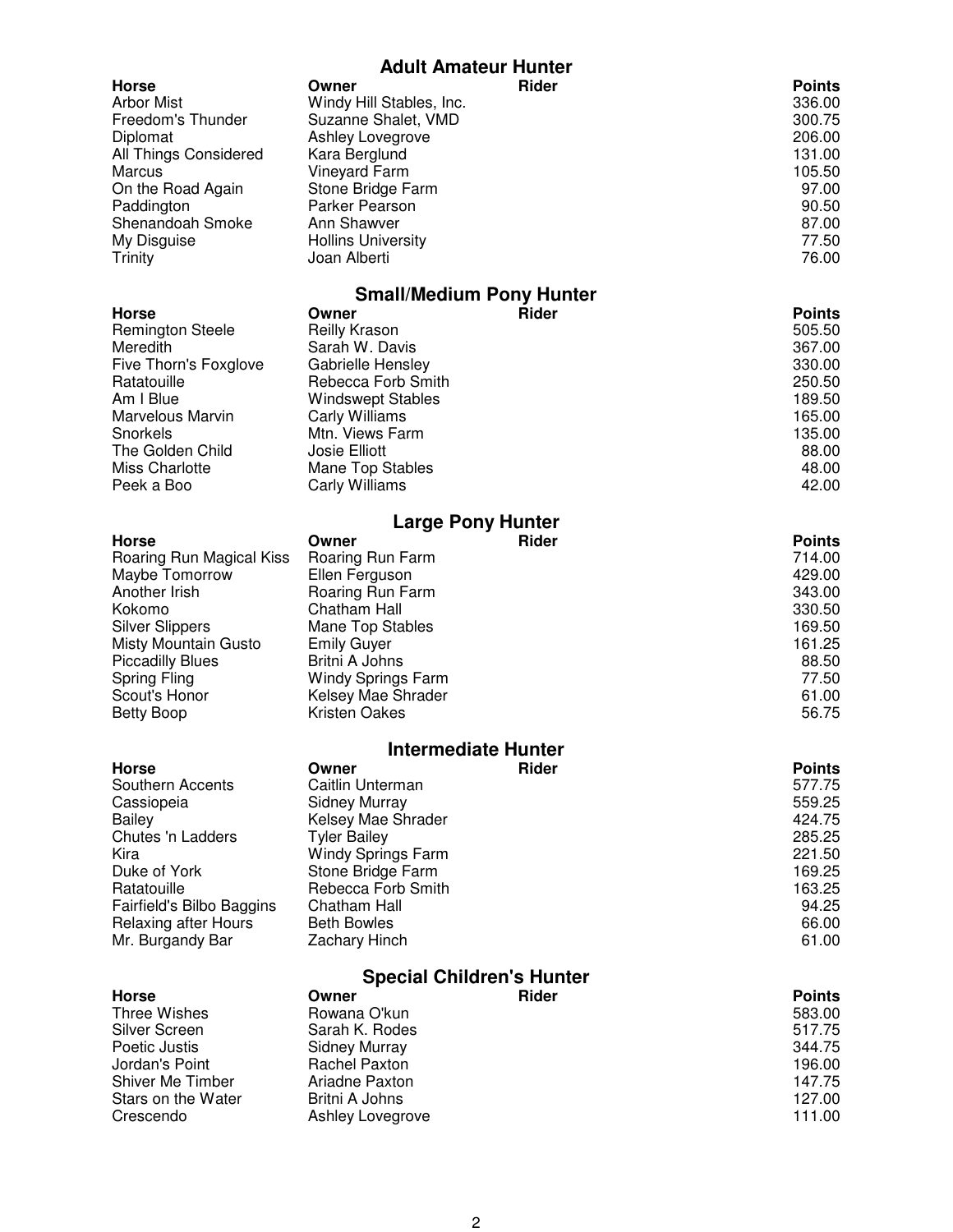Special Children's Hunter continued...

| Lionheart<br><b>Risky Business</b>            | Tina Trum<br>Randolph College                         |                                  |              | 95.00<br>90.00   |
|-----------------------------------------------|-------------------------------------------------------|----------------------------------|--------------|------------------|
| Chase the Moon                                | <b>Sally Meyer</b>                                    |                                  |              | 82.50            |
|                                               |                                                       | <b>Special Adult Hunter</b>      |              |                  |
| <b>Horse</b>                                  | Owner                                                 |                                  | <b>Rider</b> | <b>Points</b>    |
| Undercover                                    | Alicia Salo                                           |                                  |              | 500.50           |
| Simplicity                                    | Kaitlyn Evans                                         |                                  |              | 291.00           |
| Sam I Am                                      | Pamela Haskins                                        |                                  |              | 209.50           |
| <b>Best Effort</b><br><b>Absolute Control</b> | Pamela Haskins<br><b>Emily Eckenberger</b>            |                                  |              | 165.00<br>111.50 |
| Zelda                                         | Ann Turnicky                                          |                                  |              | 108.00           |
| <b>Bailey</b>                                 | Nick Alberti                                          |                                  |              | 90.00            |
| Sir Lancelot                                  | Laken Daniel Fizer                                    |                                  |              | 83.50            |
| Call Me Classy                                | <b>Allison Milby</b>                                  |                                  |              | 68.50            |
| Mahalo                                        | Jessica Brock                                         |                                  |              | 62.00            |
|                                               |                                                       | Level <sub>2</sub>               |              |                  |
| <b>Horse</b>                                  | Owner                                                 |                                  | <b>Rider</b> | <b>Points</b>    |
| Stuck on You                                  | Elizabeth H. Hinds                                    |                                  |              | 70               |
| Saturday Morning<br>Cortina                   | Jackson Schurtz<br>Illyria Farm LLC                   |                                  |              | 22<br>20         |
| Joly Coeur                                    | Michelle Kaiser                                       |                                  |              | 12               |
| Herriot                                       | Gordon Reistrup                                       |                                  |              | 8                |
| Rex                                           | Randolph College                                      |                                  |              | 3                |
|                                               |                                                       | Level <sub>3</sub>               |              |                  |
| <b>Horse</b>                                  | Owner                                                 |                                  | Rider        | <b>Points</b>    |
| Esperanza                                     | <b>Thomas Farrell</b>                                 |                                  |              | 86               |
| <b>Saturday Morning</b>                       | <b>Jackson Schurtz</b>                                |                                  |              | 28               |
| Opie                                          | <b>Thomas Farrell</b>                                 |                                  |              | 22               |
| <b>February Song</b>                          | Jordan Gurkin<br>Marcella Smith                       |                                  |              | 20<br>6          |
| Sequoia<br>French Fry                         | Drew Wills                                            |                                  |              | $\overline{c}$   |
| Cervantes M                                   | <b>Jackson Schurtz</b>                                |                                  |              | $\mathbf{1}$     |
| Maybe it's Mabelline                          | <b>Drew Wills</b>                                     |                                  |              | $\mathbf 0$      |
|                                               |                                                       | Level 4                          |              |                  |
| <b>Horse</b>                                  | Owner                                                 |                                  | <b>Rider</b> | <b>Points</b>    |
| Opie                                          | <b>Thomas Farrell</b>                                 |                                  |              | 46               |
| Cervantes M                                   | Jackson Schurtz                                       |                                  |              | 36               |
| <b>February Song</b>                          | Jordan Gurkin<br><b>Thomas Farrell</b>                |                                  |              | 20               |
| Esperanza<br>French Fry                       | Drew Wills                                            |                                  |              | 16<br>2          |
|                                               |                                                       | Level 5                          |              |                  |
| <b>Horse</b>                                  | Owner                                                 |                                  | Rider        | <b>Points</b>    |
| Cervantes M                                   | <b>Jackson Schurtz</b>                                |                                  |              | 48               |
| Opie                                          | <b>Thomas Farrell</b>                                 |                                  |              | 38               |
|                                               |                                                       | <b>Children's / Adult Jumper</b> |              |                  |
| <b>Horse</b>                                  | Owner                                                 |                                  | Rider        | <b>Points</b>    |
| <b>February Song</b>                          | Jordan Gurkin                                         |                                  |              | 92               |
| Kick the Clouds                               | Rebecca Forb Smith                                    |                                  |              | 72               |
| Esperanza<br><b>Impulsive Twist</b>           | <b>Thomas Farrell</b><br><b>Mountain View Stables</b> |                                  |              | 37<br>32         |
| Opie                                          | <b>Thomas Farrell</b>                                 |                                  |              | 12               |
| You're Just Jealous                           | Stephanie McCanna                                     |                                  |              | 8                |
| Cold Cat                                      | Rebecca Forb Smith                                    |                                  |              | $\,6$            |
| Sequoia                                       | Marcella Smith                                        |                                  |              | 5                |
| Herriot                                       | Gordon Reistrup                                       |                                  |              | $\overline{c}$   |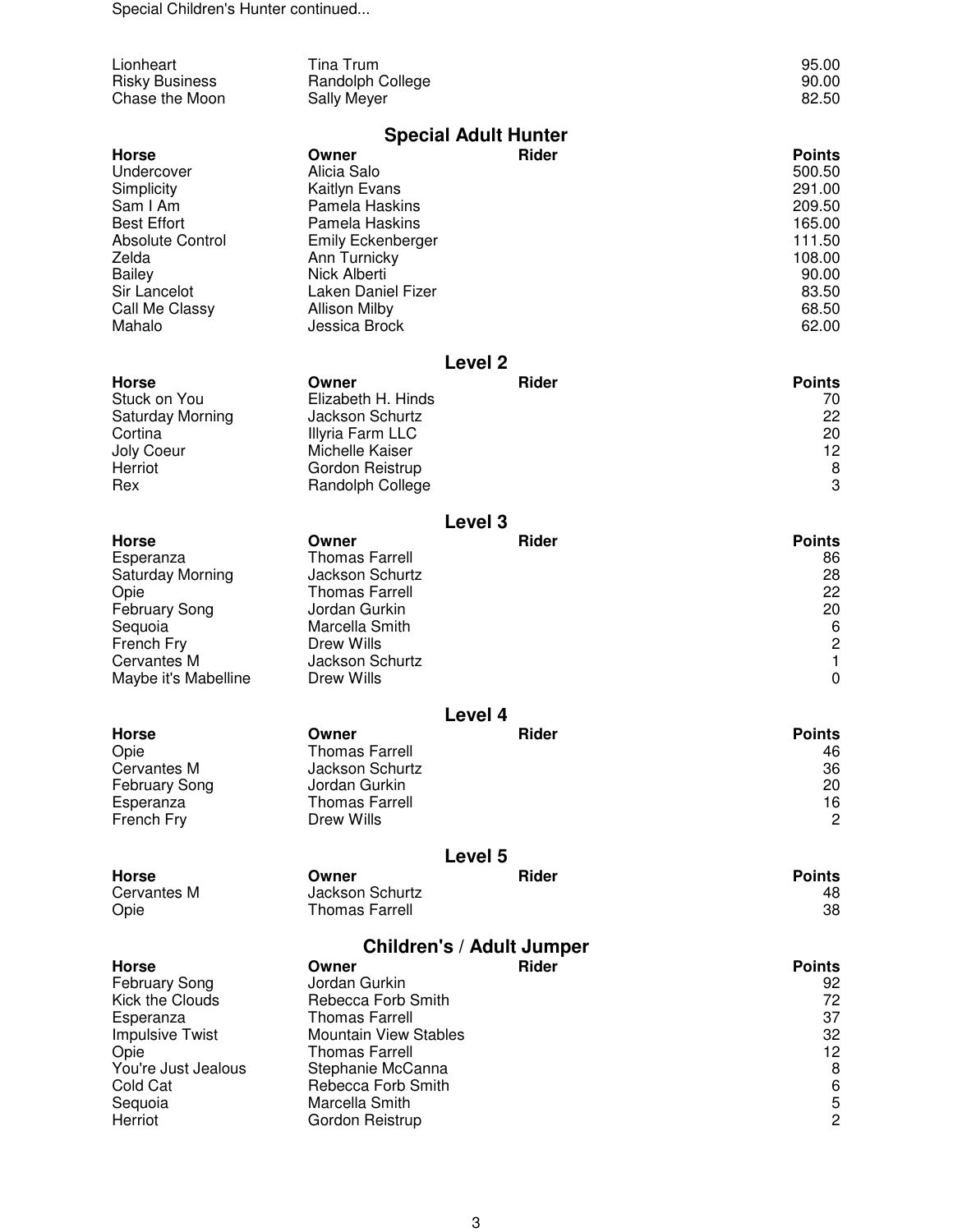### **Junior Equitation on the Flat 14 & under**

| <b>Points</b> |
|---------------|
| 200.00        |
| 161.00        |
| 38.00         |
| 36.00         |
| 34.00         |
| 31.00         |
| 30.25         |
| 27.50         |
| 19.00         |
| 16.00         |
|               |

### **Junior Equitation on the Flat 15-17**

| Rider             | <b>Points</b> |
|-------------------|---------------|
| Sarah K. Rodes    | 163.00        |
| Andrew Kalasky    | 81.50         |
| Maggie Kelleher   | 49.50         |
| Danielle Washburn | 48.00         |
| Megan Counts      | 47.50         |
| Sarah Anne Ward   | 46.50         |
| Carly Todd        | 40.50         |
| Tina Trum         | 29.00         |
| Meggan Lionberger | 23.00         |
| Kate Martin       | 17.25         |

#### **Adult Equitation on the Flat**

| <b>Points</b> |
|---------------|
| 133.00        |
| 88.00         |
| 56.00         |
| 52.00         |
| 50.50         |
| 28.00         |
| 20.00         |
| 18.00         |
| 16.00         |
| 16.00         |
| 11.00         |
|               |

### **Beginner Equitation**

| Rider                | <b>Points</b> |
|----------------------|---------------|
| Mackenzie Bowles     | 445.50        |
| Josie Elliott        | 333.00        |
| Reilly Krason        | 290.00        |
| Catie Williams       | 266.00        |
| McKinley B. Mullins  | 208.00        |
| Maverick A. Helmer   | 105.50        |
| <b>Emily Perkins</b> | 70.75         |
| Madelin O'Toole      | 54.00         |
| Tessa Fitzgerald     | 50.75         |
| Olivia Persinger     | 49.75         |
|                      |               |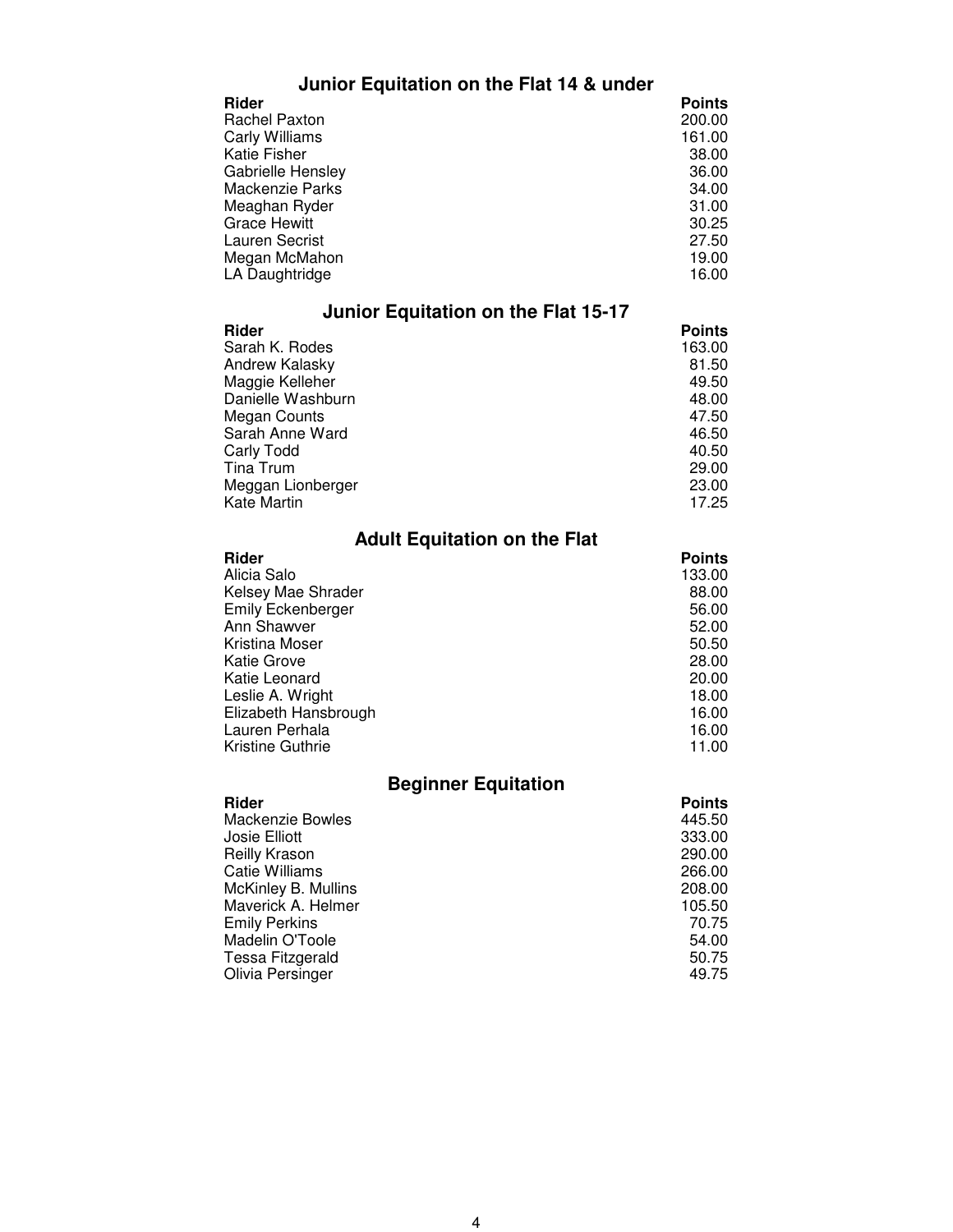#### Pony Medal continued...

# **Pony Medal**

| Rider                 | <b>Points</b> | Qualified |
|-----------------------|---------------|-----------|
| Niki Berrington       | 23.50         | Yes       |
| Alexandra Beth        | 26.00         | Yes       |
| Gabriela Deering      | 14.00         | Yes       |
| Kathleen Donahue      | 10.00         | Yes       |
| Ellen Ferguson        | 36.00         | Yes       |
| <b>Grace Hewitt</b>   | 46.00         | Yes       |
| Madeline High         | 28.00         | Yes       |
| <b>Burke Kelleher</b> | 28.00         | Yes       |
| Mackenzie Krason      | 40.50         | Yes       |
| Blair Long            | 12.00         | Yes       |
| Kate Ridgeway         | 22.50         | Yes       |
| Meaghan Ryder         | 52.50         | Yes       |
| Carly Williams        | 24.00         | Yes       |
| Angel Compton         | 1.00          | No.       |
| <b>Laurel Gates</b>   | 1.00          | No        |
| Sarah Howard          | 7.50          | No        |
| Meredith C. Link      | 6.50          | No        |
| Megan McMahon         | 4.00          | No        |
| Alexandria Morcom     | 2.00          | No        |
| Krista Phillips       | 4.00          | No        |
| Maren Sherill         | 2.00          | No        |
| Jackie Tremblay       | 0.50          | No        |
| Elinor Wade           | 4.00          | No        |
| Hurley N. Ward        | 4.00          | No        |

#### **Hunter Seat Medal**

| Rider                 | <b>Points</b> | Qualified |
|-----------------------|---------------|-----------|
| Katie Fisher          | 22.00         | Yes       |
| Gabrielle Hensley     | 30.00         | Yes       |
| Maggie Kelleher       | 24.00         | Yes       |
| Laura Lemon           | 29.00         | Yes       |
| Justine Paladino      | 29.50         | Yes       |
| Michaela Bragg        | 2.00          | No        |
| Krista Braun          | 6.00          | No        |
| Kelsey Brown          | 4.00          | No        |
| Carrie Callahan       | 5.00          | No        |
| Savanah Cary          | 4.00          | No        |
| LA Daughtridge        | 14.00         | No        |
| Susannah Deeds        | 6.00          | No        |
| Sarah Hibler          | 12.50         | No        |
| Kate Martin           | 12.00         | No        |
| <b>Whitney Morcom</b> | 1.00          | No        |
| <b>Rachel Paxton</b>  | 2.00          | No        |
| Collin Reynolds       | 2.00          | No        |
| <b>Taylor Rose</b>    | 5.00          | No        |
| <b>Reid Smith</b>     | 6.00          | No        |
| Olivia T. Smith       | 10.00         | No        |
| Carly Todd            | 15.00         | No        |
| Lindsay Wells         | 12.00         | No        |
| Carly Williams        | 18.00         | No        |